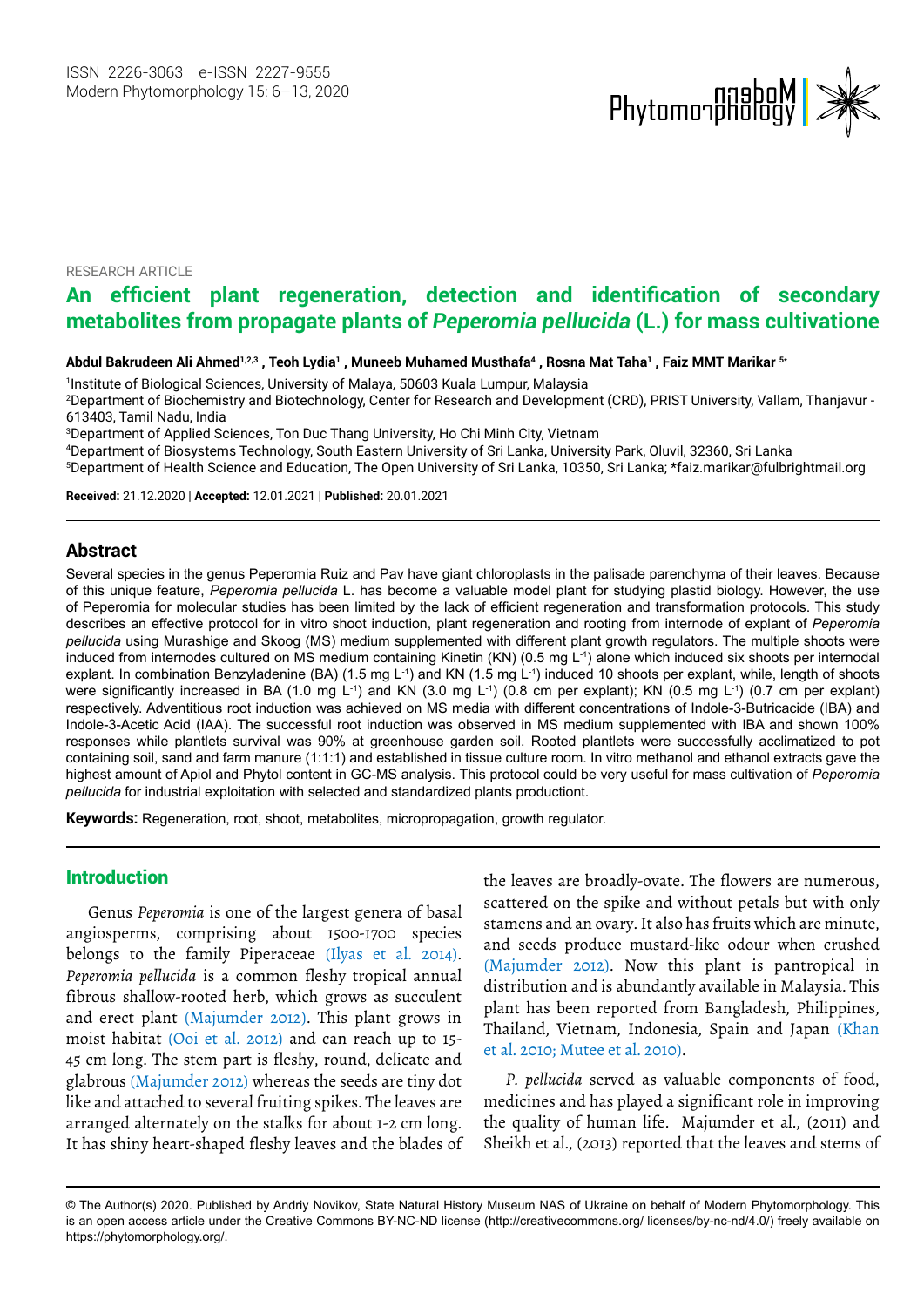*P. pellucida* may be eaten as vegetable. The fresh plant has the crispness celery and carrot stick as in salads. This plant is used for treating abdominal pain, boils, colic fatigue, abscesses, acne, convulsions, fever, gout, headache, renal disorders, to lower blood cholesterol level, conjunctivitis, skin diseases, breast cancer and rheumatic joint pain (Khan et al. 2010; Ooi et al. 2012). To cure haemorrhage, the whole plant was crushed and mixed with water to form a mixture; then heated and taken orally (Majumder et al. 2011). The aerial parts are extracted and used as dressing for wounds curing and their roots are used to treat fevers. *P. pellucida* also has a popular emollient, cough suppressant and diuretic in Guyana and the Amazon as well as effective in the treatment of proteinuria. Aerial parts of *P. pellucida* demonstrated dose-dependent analgesic and anti-inflammatory actions by interfering with prostaglandin synthesis (Mutee et al. 2010).

Since, plants are used in modern medicine as sources of direct therapeutic agents of many diseases. More complex semisynthetic chemical compounds, used as a raw base material (Borokini and Omotayo 2012). Khan et al. (2010) revealed, the presence of flavonoids, apiols, phytosterols, substituted styrenes, secolignans, tetrahydrofuranlignans, highly metaoxylateddihydronaphthalenone, arylpropanoiids, sesamin, isoswertisin, xanthone glycoside and peperomins A, B, C and E. The flavonoids and phytosterols such as acacetin, apigenin, arylpropanoids (e.g. apiols), isovetexin, pellucidatincampesterol and stigmasterol, substituted styrenes and dimeric ArC $_{\textrm{\tiny{2}}}$  compound or pellucidin A have been isolated from *P. pellucida*(Majumder 2011). Whereas the compound of phytosterolscampesterol Acacetin, apiigenin, isovitexin and pellucidatin and stigmasterol (Majumder 2011). Since this plant has more pharmacological application, there is a requirement to establish an effective and efficient propagation protocol for production of bioactive compounds and sustainable conservation to the pharmaceutical industries. Plant tissue culture offers a viable alternative tool, widely used for conservation, commercial propagation and bioactive compound production. This in vitro technique is very useful in ensuring sustainable optimization sources of plant derived natural products. In addition, this propagation method enhances optimal extraction of secondary metabolites by use of elicitors and applicable for large scale products. The main aims of the current study are to establish highly efficient regeneration system for this species and to determine the secondary metabolites content in dry *in vivo* leaves.

# Materials and Methods

#### **Plant collection and identification**

*Peperomia pellucida* were collected from a population growing at the Institute of Biological Science garden of University Malaya and from various part of University Malaya (Fig. 1a). The voucher specimens were verified (No. KLU47794) (Fig. 1b) at the University of Malaya Herbarium (KLU), Kuala Lumpur, Malaysia with the voucher of specimen.

#### **Surface sterilization**

The plants were washed under running tap water for 30 min. and aerial parts of the plants were soaked and washed with three (3) drops of teepol and rinsed with sterile distilled water for 5 times. Then washed with 50% sodium hypochlorite (v/v) for 2 min. and followed by washing in a sterile 0.1% mercury chloride (w/v) for 1 min and rinsing with sterile distilled water for 5 times. Finally, explants were treated with an antifungal, 0.1% carbendazime (w/v) diluted in 70% alcohol (v/v) for 30 sec and rinsed with sterile distilled water for 5 times.

#### **Shoot regeneration and rooting**

The surface sterilized leaves and roots explants were removed from the shoots explants (1-1.5 cm) of *P. pellucida*. The internodal explants were cultured on MS medium (Murashige and Skoog medium) supplemented with Cytokinins, BA (Benzyl Adenine) (0.5-2.0 mg L<sup>1</sup>); KN (Kinetin) (0.5-3.0 mg L<sup>1</sup>); Auxin, IAA (Indole Acetic Acid) (0.5-2.0 mg  $L^{-1}$ ); IBA (Indole Butyric Acid) (0.5 -2.0 mg L-1) respectively. The pH of the media was adjusted to 5.7-5.8 and Carbendazime (10 mg L-1) was added into the medium in order to prevent the fungal contamination. Finally, the prepared medium was autoclaved at 121°C for 20 min. After autoclaved, the medium was dispensed in a culture tubes in laminar flow. The photoperiod of light was maintained for 16 h/8 h light/darkness. The culture room usually maintained at  $25 \pm 2$ °C. Humidity of the culture room also must be controlled at 75–90% and uniform forced-air ventilation. The healthy multiple shoots formed were transferred into rooting medium supplemented with IBA (0.5-2.0 mg  $L^{-1}$ ) and IAA (0.5-2.0 mg L-1) concentration.

#### **Acclimatization**

All plantlets were taken out carefully from the culture containers after 6 weeks and washed to remove the agar. The plantlets were transferred to plastic pots (5 cm diameter) containing soil, sand and farm manure (1:1:1) and maintained at  $25 \pm 2^{\circ}$ C, 16 h day length (35-50 M Fm<sup>-2</sup> S<sup>-2</sup>) and at 75-80% relative humidity. The grown plantlets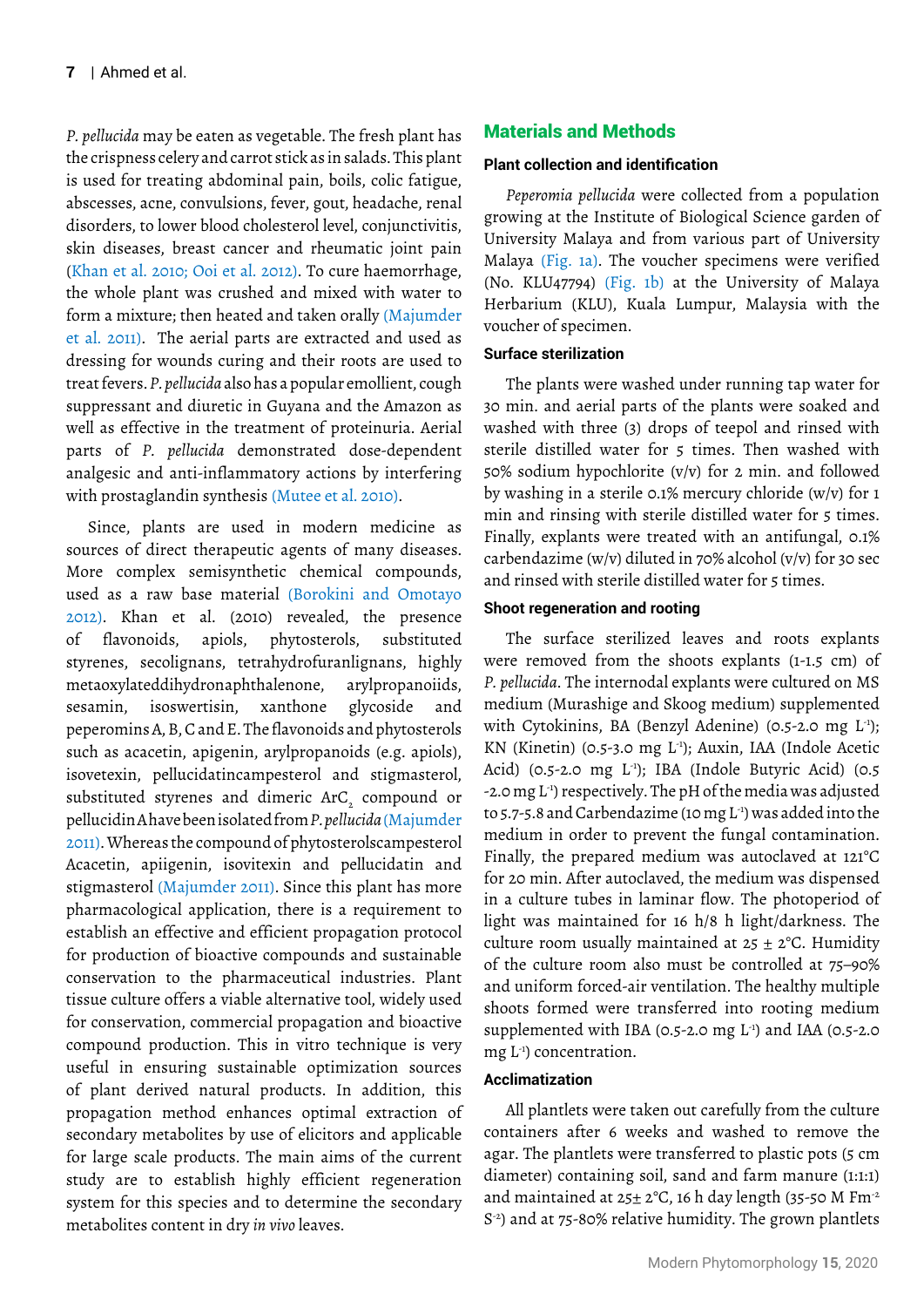were transplanted into clean pots (10 cm diameter) containing natural soil, kept under shade conditions for 2 weeks and finally moved to the University of Malaya green house.

# **Extraction and phytochemical analysis of secondary metabolites**

The leaves of *P. pellucida* were collected and dried under the shadow conditions and ground it up to the powder, where 10 g of the dry powdered was placed into thimble. Then, the thimble inserted into soxhlet apparatus and extracted with 300 ml ethanol for 48 h. After complete extraction, the solvent was evaporated and concentrated to dry residue. Afterwards, the concentrated residue was treated to a non-polar solvent to detect the presence of alkaloid. The concentrated dry residue (0.01 g) was diluted in 5 ml of distilled water and the pH was adjusted to 7.00  $\pm$  0.05. This mixture residue was diluted with ethyl acetate (5 ml) for 4 times and these dilutions were placed on petri disc. The combined extracts were evaporated and treated with 0.3 ml of Bis (trimethylsilyl) acetamide (BSA) reagent up to the complete removal of extract. The volume was adjusted to 1 ml with BSA and gently shacked for 20 min. Finally, the treated extraction was diluted by using 0.1 ml treated extraction with 0.9 mL of BSA.

## **Gas Chromatography- Mass Spectra (GC-MS)**

The phytochemical properties of treated extraction were determined by using Agilent gas chromatographymass spectrometry (GC-MS) equipped with HP-5MS column (30 m x 0.25 mm i.d., 0.25 µm film thickness, J&W Scientific Inc, USA). The GC-MS were run by using the following method. The initial temperature was held at 40°C for 2 min, and increased at 3°C/min to 140°C/min, then ramped from 140°C to 250°C at the rate of 10°C/min. The carrier gas was helium at the flow rate of 1 mL min<sup>-1</sup>. The injection temperature was maintained at 250°C. The samples  $(1 \mu L)$  were injected separately, with a split ratio of 1:10. The mass spectra were recorded over the range 50- 650 amu at one scan per second, with ionization energy of 70 eV and ion source temperature at 230°C. Extraction was done in a methanol method.

## **Statistical analysis**

Statistical analysis was done using SPSS 14.0 for windows integrated student version. All the experiments were repeated twice and used replicates. The effect of different treatment was quantified as mean  $\pm$  SE and the data were subjected to statistical analysis using DMRT (Duncan's Multiple Range Test) at 5% level.

# **Results**

An efficient surface sterilization and mass

propagation method was successfully accomplished in this technique for *P. pellucida*. The *P. pellucida* internodal explants were used for mass propagation and showed 90% of bacterial and fungal contamination. In order to avoid the contamination, pre-treatment of the explants were tried in surface sterilization using carbendazime (10 mgL-1) (0.01% of Carbendazime in 70% alcohol) used in medium, which resulted in healthy internodal explants throughout the experiment. Further, the survival rate of acclimatized plantlets was 90% and they exhibited the identical morphological characteristics of the mother plants.

## **Shoot regeneration and rooting**

As Fig. 1 illustrates the percentage of culture response and the number of shoot induction observed in the presence of Cytokinins. The internodal explants were also cultured on MS basal (MSO) as control. MSO showed (Fig. 1) the highest percentage (96.7%) of response compared to MS medium supplemented with PGRs (Plant Growth Regulator). Different PGRs responses were observed in MS supplemented with BA 0.5 mgL<sup>1</sup> (90%) and MS with KN 1.0 mgL<sup>-1</sup> (93%). The highest percentage of response was observed in three combinations, such as BA (1.0 mg L<sup>-1</sup>) with KN (0.5 mg/L); BA (1.0 mg L<sup>-1</sup>) with KN (2.0 mg L<sup>-1</sup>) and BA (1.5 mg L<sup>-1</sup>) with KN (1.5 mg L<sup>-1</sup>). Overall, the lowest percentage of response was observed in (BA 1.0 mg L<sup>-1</sup>) with KN (1.5 mg L<sup>-1</sup>) (Tab. 1).

**Table 1.** Percentage of root response using Murashige and Skoog (MS) media with Indole-3- Butricacide (IBA) and Indole-3-Acetic Acid (IAA), at 6th weeks of culture. [Mean followed by the different letters in each column is significantly different at the P < 0.05 level means were compared using Duncan's Multiple Range Test (DMRT)].

| <b>Plant growth regulators</b><br>$(mg L-1)$ | Percentage of<br>response (%) | Root biomass/explant<br>Mean ± SE |
|----------------------------------------------|-------------------------------|-----------------------------------|
| $MS+IBA 0.5$                                 | 85                            | $0.90 \pm 0.06c$                  |
| $MS+IBA 1.0$                                 | 90                            | $0.97 \pm 0.03$ ab                |
| $MS+IBA1.5$                                  | 90                            | $0.97 \pm 0.03$ ab                |
| $MS+IBA2.0$                                  | 98                            | $1.00 \pm 0.00a$                  |
| MS+IAA0.5                                    | 0                             | $0.00 \pm 0.00f$                  |
| MS+IAA1.0                                    | 0                             | $0.00 \pm 0.00f$                  |
| MS+IAA1.5                                    | 5                             | $0.07 \pm 0.05$ de                |
| MS+IAA2.0                                    | 10                            | $0.10 \pm 0.06d$                  |

The internodal explants were more suitable for shoot regeneration and proliferation compared with other explants. *P. pellucida* internodal explants were cultured on MS medium containing different concentration of PGRs of BA (0.5–2.0 mg L<sup>-1</sup>) and KN (0.5-2.0 mg L<sup>-1</sup>) for shoot multiplication and shoot elongation (Fig. 2 and 3). The means of shoot length against the different PGRs on internodal explant of *P. pellucida* is shown in Fig. 4. All concentration of BA and KN promoted multiplication after 14 days of culture. Adventitious shoots were induced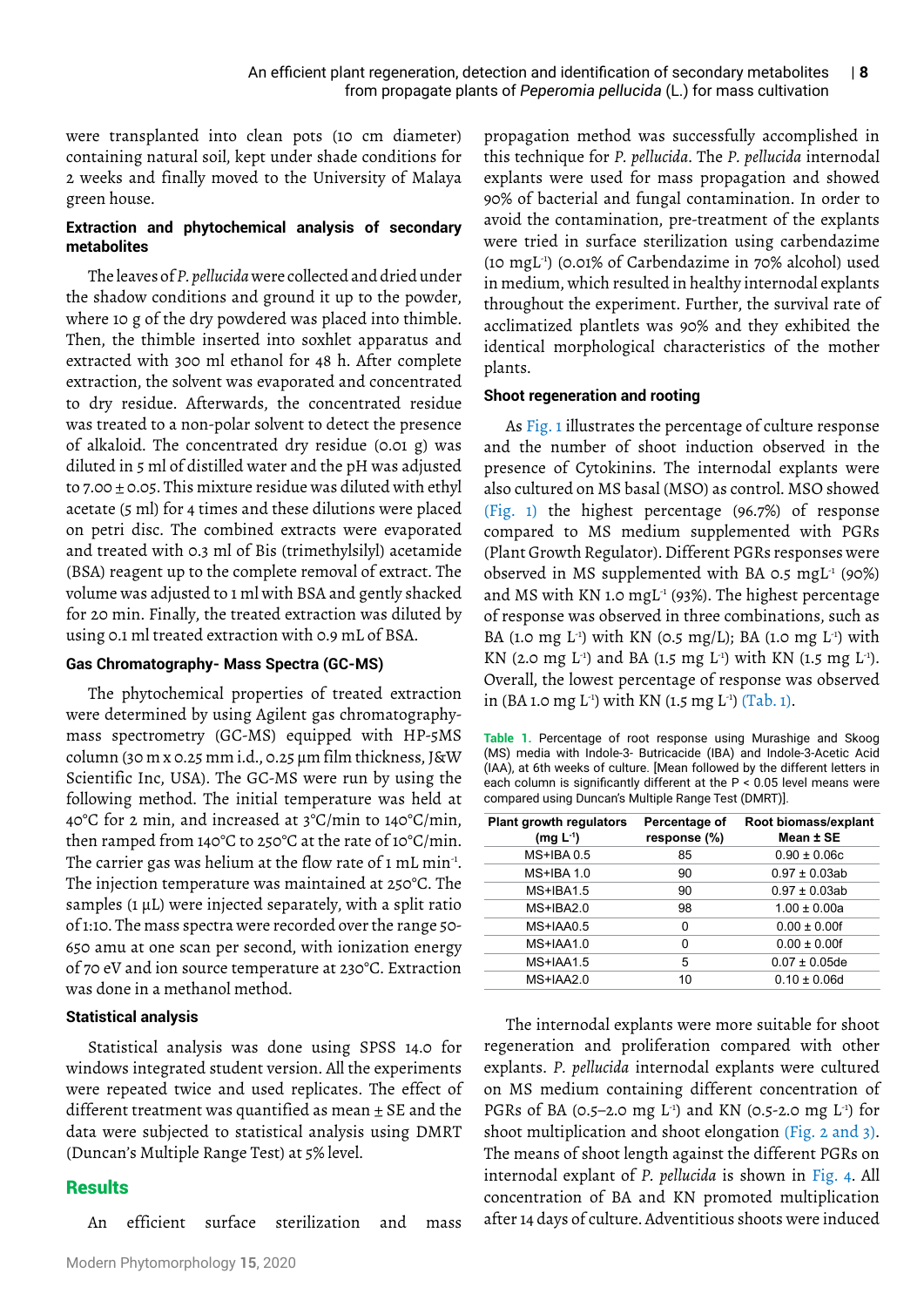

**Figure 1.** (a) Natural habitat; (b) Herbarium seed; (c) Shoots response in Murashige and Skoog (MS) medium; (d) Shoots response in (MS) supplemented with Butricacide (BA) 1.5 mg L<sup>-1</sup>; (e) Shoots response in MS supplemented with Kinetin (KN) 0.5 mg L<sup>-1</sup>; (f) Shoots response in MS supplemented with KN 1.0 mg L<sup>-1</sup>; (g) Shoots response in MS supplemented with BA 1.0 mg L<sup>-1</sup>+KN 2.5 mg L<sup>-1</sup>; (h) Shoots response in MS supplemented with BA 1.5 mg L<sup>-1</sup>+1.5 mg L<sup>-1</sup> KN. Shows root response in (i) Indole-3-Acetic Acid (IAA) 1.0; (j) IAA 2.0; (k) Indole-3- Butricacide (IBA) 0.5; (l) IBA 1.0; (m) IBA 1.5; (n) IBA 2.0.



Plant Growth Regulators (mg L-1)

**Figure 2.** Indicates the percentage of tube response shoot against the concentration of different plant growth regulators on internodal explant of *Peperomia pellucida*.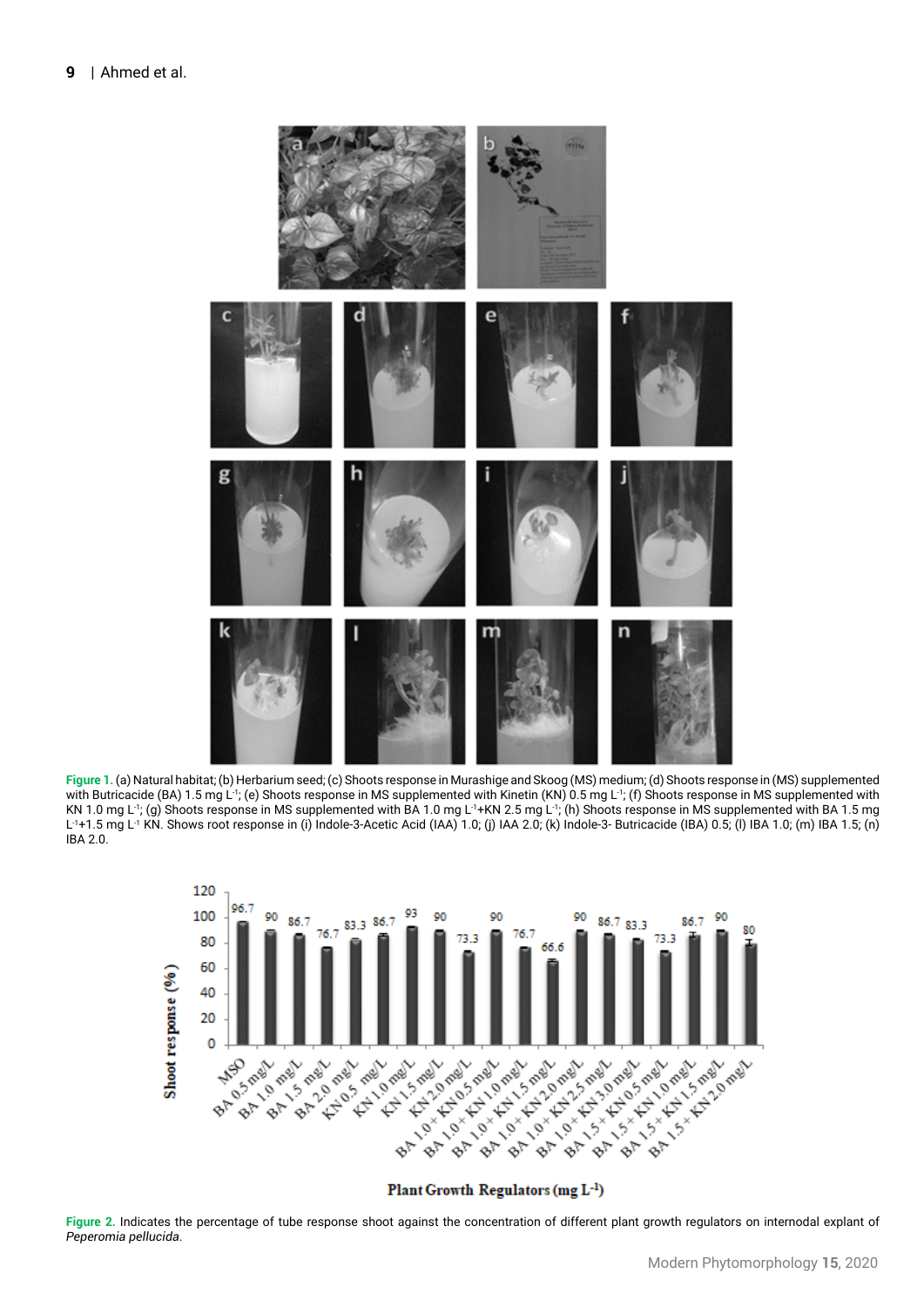

Plant Growth Regulators (mg  $L^{-1}$ )

**Figure 3.** Indicates the number of shoots against the concentration of different plant growth regulators on intermodal explant of *Peperomia pellucida*.



Plant Growth Regulators (mg  $L^{-1}$ )

**Figure 4.** Indicates the means of shoot length against the concentration of different plant growth regulators on intermodal explant of *Peperomia pellucida*.

from internodal explants cultured on the MS medium supplemented with BA (0.5–2.0 mg  $L^{-1}$ ) and KN (0.5-3.0 mg  $L^{-1}$ ), where all the concentrations showed 70% responses. The highest number of shoots was achieved in KN (0.5 mg L-1) with 6 shoots per explant (Fig. 2). For the MS medium with BA (1.0 mg  $L^{-1}$ ) alone, showed 3 shoots per explant. MS medium supplemented with different combination and concentration of BA and KN also managed to produce shoots. When BA combined with KN, a variety of responses were observed: equal combination of BA (1.5 mg  $L^{-1}$ ) and KN (1.5 mg  $L^{-1}$ ) gave the highest shoot initiation. The equivalent concentration of BA with KN (10 shoots per explant) is better than BA alone and KN alone for shoot regeneration of *P. pellucida*.

Based on Fig. 4, all concentration of BA and KN promoted the multiple shoots in internodal explants of *P. pellucida*. After 6 weeks of culture, shoot length was significantly decreased than BA with KN. The shoot elongation of internodal explant cultured on MS medium without PGRs showed shoot length of 1.48 cm per explant. The shoot length was significantly increased in KN (0.5 mg  $L^{-1}$ ) (7.0 cm). For the MS medium with BA alone, the shoot length was shortened at BA (2.0 mg  $L^{-1}$ ) (0.56 cm per explant) whereas, kinetin alone, MS with KN 0.5 mg  $L<sup>-1</sup>$ ) the shoot length was (0.7 cm per explant). On the other hand, MS medium supplemented with different combination and concentration of BA and KN gave increased shoot length than BA and KN alone. BA (1.0 mg  $L^{-1}$ ) combined with KN (3.0 mg  $L^{-1}$ ), showed higher shoots length (7.7 cm per explant). Combination of BA (1.5 mg  $L^{-1}$ ) and KN (2.0 mg L<sup>-1</sup>) displayed the lowest shoot length (1.7 cm per explant).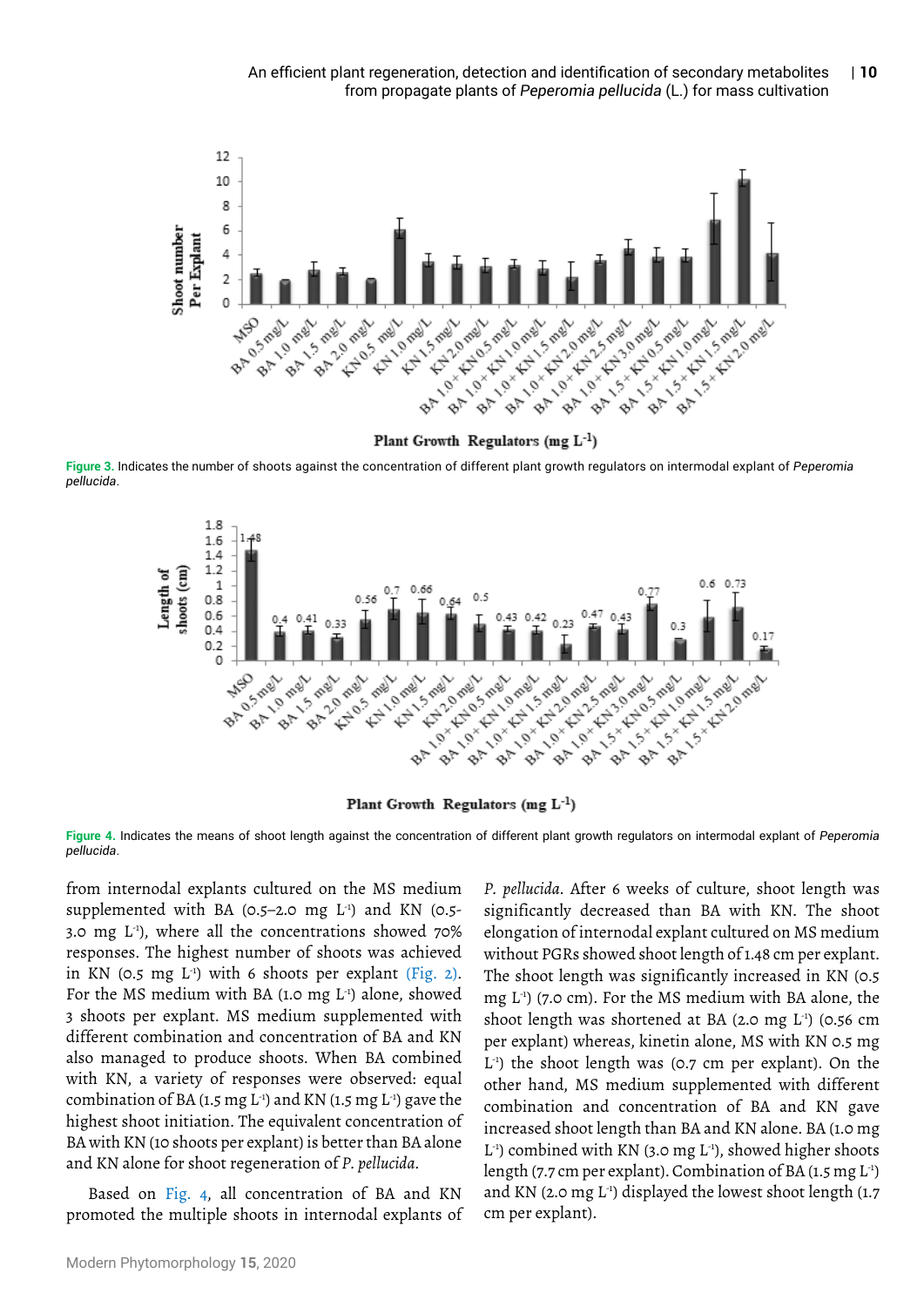After week 6, the regenerated shoots were separated and transferred to MS medium supplemented with IBA (0.5-2.0 mg  $L^{-1}$ ) and IAA (0.5-2.0 mg  $L^{-1}$ ). Auxins did not cause any decay process on the shoots. After two (2) weeks of culturing, the adventitious shoots in IBA started to from roots. The response of roots in MS medium supplemented with IBA and IAA is displayed in Fig. 4 and the percentage of growth is shown in Tab. 1. The root induction was achieved in IBA at 2.0 mg  $L^1(98\%)$  followed by IBA at 1.0 mg  $L^1$  and 1.5 mg  $L^1$  (90%), while, IAA at 0.5 mg  $L^1$  and IAA at 1.0 mg  $L^1$  did not induce any roots.

Since there is no tissue culture and propagation method has been reported on *P. pellucida* plant (Loc et al. 2010), this study is a big step forward due to the numerous medicinal advantages of this herb. There are few studies conducted on Genus Peperomia for propagation but none of them specifically tested for *P. pellucida*. Naggar and Osman (2014) reported micropropagation of Peperomia obtusifolia using BA and KN media where KN (5 mg L-1) combined with -Naphthalene Acetic Acid (NAA) (1 mg L-1) displayed the most effective concentrations for shoot proliferation, number of shoots, fresh weight, total leaf area, total chlorophyll and callus weight. For *P. obtusifolia* KN was inefficient compared to Benzylaminopurine (BAP) but MS media supplemented with the later resulted in multiple adventitious root development (Al-Ahmad 2015). Rana et al. (2015) reported shoot bud induction and shoot proliferation was achieved in the presence of Cytokinin, BA or KN alone whereas, shoot regeneration was achieved in combination of BA  $(1.5 \text{ mg } L^1)$  with KN (1.5 mg  $L^{-1}$ ) with 10 shoots per explant in vitro from this study. Moreover, the highest shoot length was achieved in MS medium without hormone with 1.48 cm per explant. The explants with PGRs produced shoot taller than MS medium without PGRs.

The maximum length of shoot in MS medium supplemented with BA (1.0 mg  $L^{-1}$ ) with KN (3.0 mg  $L^{-1}$ ). Al-Ahmad (2015) reported, IBA was used for in vitro rooting of *Peperomia obtusifolia*, while, the concentration of IAA at 1.5 mg  $L^1$  (95%) and IAA at 2.0 mg  $L^1$  induced some roots (10%) when maintained under long days. IBA was suitable for rooting and successful plantlet formation of *P. pellucida* due to its stability against catabolism and inactivation by conjugation (Koetle et al. 2010). Peperomia species regeneration using MS media supplemented by Gibberellic acid responded with some promising results in vitro via organogenesis, where, the regeneration tests were conducted using *P. peduncularis* and *P. metallica* leaf segments displayed positive responses (Ahmadabadi and Bock 2010). Nevertheless, responses of hormones such as Eatin, Thidiazuron (TDZ), and Gibberellic acid have been reported to show some significant impact on shoot

initiation which is yet to be examined extensively (Lincy and Sasikumar 2010; Sahai et al. 2010). Auxins play a vital part in regeneration of plant tissues in vitro culture, which has been reiterated on this study as well, but it does not act alone. Auxins act rather in conjugation with other plant regulators in inducing growth and development (Sauer et al. 2013). In addition, Cytokinins also show some significant involvement in plant cell division in cell and tissue cultures.

#### **Extraction and phytochemical analysis of secondary metabolites using GC-MS**

The GC-MS analysis for phytocomponents identification via methanol and ethanol extract of the leaves of *Peperomia pellucida* were shown Tab. 2 and Tab. 3 respectively. Through GC-MS analysis, we determined the major component of alkaloids. The major constituents found in the methanol and ethanol extracts were apiol and followed by phytol. There other constituents resulted from the extracts were also presented on Tab.2 and 3.

**Table 2.** Phytocomponents identified in the methanol extract of the leaves of *Peperomia pellucida* by GC-MS.

|                                                                                                                      | <b>Retention</b> | Area sum |
|----------------------------------------------------------------------------------------------------------------------|------------------|----------|
| <b>Constituents</b>                                                                                                  | Time             | (%)      |
| Apiol                                                                                                                | 8.226            | 59.95    |
| Phytol                                                                                                               | 10.764           | 6.68     |
| Spathulenol                                                                                                          | 8.06             | 4.5      |
| Silane                                                                                                               | 15.17            | 3.86     |
| 1,6,10-Dodecatrien-3-ol                                                                                              | 10.374           | 3.36     |
| 1,5-Cyclodecadiene                                                                                                   | 10.72            | 2.56     |
| Octadecanoic acid                                                                                                    | 9.835            | 2.04     |
| 6-Octen-1-ol                                                                                                         | 9.605            | 1.87     |
| Thiocyanic acid, 4-oxotricyclo[3.3.1.1(3,7)]<br>dec-2-yl ester, (1.alpha., 2.beta., 3.beta., 5.<br>alpha., 7. beta.) | 8.547            | 1.78     |
| 6-Octen-1-ol                                                                                                         | 9.502            | 1.6      |
| p-Mentha-[1(7),8]-diene                                                                                              | 8.119            | 1.41     |
| 1,3-Bis-(2-cyclopropyl,2-methylcyclopropyl)-<br>but-2-en-1-one                                                       | 8.942            | 1.18     |

**Table 3.** Phytocomponents identified in the methanol extract of the leaves of *Peperomia pellucida* by GC-MS.

| <b>Constituents</b>                                            | Time   | <b>Retention Area Sum</b><br>$(\% )$ |
|----------------------------------------------------------------|--------|--------------------------------------|
| Apiol                                                          | 8.222  | 37.17                                |
| Phytol                                                         | 10.758 | 12.59                                |
| Heptadecane                                                    | 16.713 | 5.33                                 |
| Hexadecanoic acid methyl ester                                 | 9.831  | 4.99                                 |
| Linolenic acid                                                 | 10.716 | 4.33                                 |
| Bicyclo[7.2.0]undec-4-ene,4,11,11-trimethyl-8-<br>methylene    | 7.019  | 3.07                                 |
| Spathulenol                                                    | 8.056  | 2.02                                 |
| 6-Octen-1-ol, 3,7-dimethyl-, propanoate                        | 9.601  | 1.73                                 |
| 1-lodo-2-methylnonane                                          | 8.603  | 1.71                                 |
| 1,6,10-Dodecatrien-3-ol, 3,7,11-trimethyl-,<br>$IS-(Z)-$       | 10.37  | 1.32                                 |
| 1H-3a, 7-Methanoazulene, octahydro-1, 4, 9, 9-<br>tetramethyl- | 8.55   | 1 23                                 |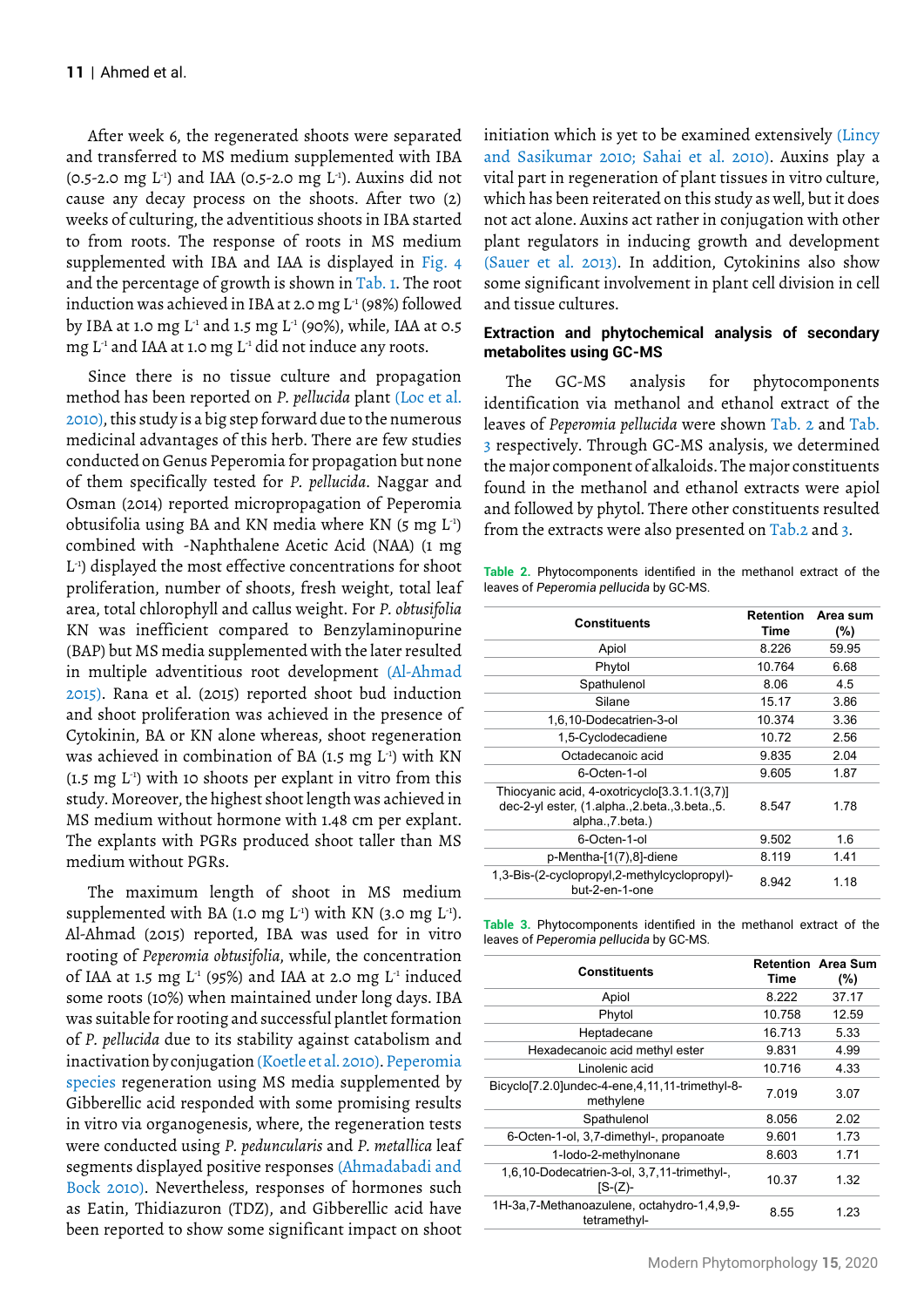There has been growing interest in alternative therapies, especially the use of natural compounds derived from plants. The presence of Apiol and Phytol in this plant extracts are pharmacologically useful as an astringent, where antifungal activity has been reported for the former, which was also reported by Verma et al. (2015). Phytol, being the important compound in *P. pellucida* is an important diterpenes and possessed antibacterial and anticancer activities (Wei et al. 2011; Lee et al. 2016). Egwuche et al. (2011) reported alkaloids are the most efficient therapeutically significant phytochemical derivative. Methanol extract of *P. pellucida* leaf resulted in the presence of Hexadecanoic acid, methyl ester and Octadecadienoic acid, which possesses antioxidant and anticancer property (Wei et al. 2011). It was revealed the presence of Spathulenol in the extract of *P. galioides* and *P. chalhuapuquiana*. *Peperomia tetraphylla* has been used for the extraction of Amides and six (6) amides were isolated and identified for the first time in 2010 (Li et al. 2010). *P. tetraphylla* was also reported to contain a novel Norlignan and a novel Phenylpropanoid from the ethanol extracts of the whole plant. Further work needs to be done in the future to correlate the specific compound with their respective standard. It could have potential as a pharmaceutical drug in future.

It is clear that the plant regeneration, detection and identification of secondary metabolites from propagate plants of *P. pellucida* mass cultivation had an effect on different level of anticancer, antimicrobial and antioxidant properties, which of importance for the development of new therapeutic agents. Further works need to be done in the future to correlate the specific compound with its biological property.

## **Conclusion**

In conclusion, the internodal explant of *P. pellucida* showed successful plant regeneration with an efficient micropropagation protocol. BA, KN alone and in their combinations induced the shoots and subsequent proliferation. The number of shoots formed was varied based on the presence of PGRs. This was attributed to different plant species have different sensitivity towards the number and length of regenerated shoots. IBA was the most suitable PGR for root induction of *P. pellucida*. Plantlets were successfully acclimatized in the field. The cytological studies revealed that, there were  $2n =$ 38 chromosomes in in vivo and 2n = 36, in in vitro plant from 20 cells observed. This may be due to somaclonal variation that occurs in the chromosome number of the plant although not significant. However, the precise mechanism as to how these factors affect chromosome numbers remains to be determined. GC-MS analysis

was used to determine the components of alkaloids in *Peperomia pellucida*.

# Acknowledgements

The authors would like to thank University of Malaya Research Grant (RG078-12B10) and (RP025-2012B).

# Authors' Contributions

Abdul Bakrudeen Ali Ahmed and Rosna Mat Taha designed the research. Teoh Lydia carried out most of the laboratory works and Muneeb M. Musthafa and Faiz MMT Marikar contributed in writing the manuscript and analysis the results.

## **References**

**Ahmadabadi M., Bock, R. (2010).** Development of a highly responsive leaf-based regeneration system for Peperomia species. *Turk J Bot* **34:** 329-335. https://doi.org/10.3906/BOT-1001-309

**Al-Ahmad H. (2015).** Differential response of leaf and stem explants to growth regulators and direct organogenesis of baby rubber plant (*Peperomia obtusifolia*). *Adv Health Sci Educ* **2:** 68-78.https://staff. najah.edu/media/published\_research/2016/05/08/V2N1-007.pdf

**Borokini T.I. and Omotayo F.O. (2012).** Comparative phytochemical analysis of selected medicinal plants in Nigeria. *IJAR* **1:** 11-18.

**Egwuche R.U., Detola O.A.A., Erukainure O.L. (2011).** Preliminary investigation into the chemical properties of *Peperomia pellucida* L. *Res J Phytochem* **5:** 48-53. http://doi.org/10.3923/rjphyto.2011.48.53

**Ilyas S., Naz S., Aslam F., Parveen Z., Ali, A. (2014).** Chemical composition of essential oil from in vitro grown *Peperomia obtusifolia* through GC-MS. *Pak J Bot* **46:** 667-672.

**Khan A., Rahman M. and Islam M.S. (2010).** Isolation and bioactivity of a xanthone glycoside from *Peperomia pellucida*. *LSMR* 1: 1-9. https:// astonjournals.com/manuscripts/Vol2010/LSMR-1\_Vol2010.pdf

**Koetle M.J., Finnie J.F., Van Staden J. (2010).** *In vitro* regeneration in Dieramaerectum Hilliard. *Plant Cell Tissue* **103:** 23-31. [https://doi.](https://doi.org/10.17660/ActaHortic.2008.792.46) [org/10.17660/ActaHortic.2008.792.46](https://doi.org/10.17660/ActaHortic.2008.792.46)

**Lee S.W., Sim K.Y., Wendy W., Zulhisyam A.K. 2016.** *Peperomia pellucida* leaf extract as immunostimulator in controlling motile aeromonad septicemia due to Aeromonas hydrophila in red hybrid tilapia, Oreochromis spp. farming. *Vet World* **9:** 231-234. [https://doi.](https://doi.org/10.14202/vetworld.2016.231-234 ) [org/10.14202/vetworld.2016.231-234](https://doi.org/10.14202/vetworld.2016.231-234 )

**Li Y., Gong Z., Ma C., Feng X., Huang J. (2010).** Amides from *Peperomia tetraphylla*. *China J Chinese Material Medica* **4:** 1-6.

**Lincy A., Sasikumar B. (2010).** Enhanced adventitious shoot regeneration from aerial stem explants of ginger using TDZ and its histological studies. *Turk J Bot* **34:** 21-29. [https://doi.org/10.3906/bot-](https://doi.org/10.3906/bot-0805-6)[0805-6](https://doi.org/10.3906/bot-0805-6)

**Loc N.H., Bach N.H., Kim T., Yang M. (2010).** Tissue culture and expression of *Escherichia coli* heat-labile enterotoxin B subunit in trangenic *Peperomia pellucida*. *Protein Expr Purif* **72:** 82-86. [https://doi.](https://doi.org/10.1016/j.pep.2010.02.010) [org/10.1016/j.pep.2010.02.010](https://doi.org/10.1016/j.pep.2010.02.010)

**Majumder P. (2011).** Phytochemical, pharmacologist and physicochemical standardization of *Peperomia pellucia* (L.) HBK. Stem. *Pharmacie Globale* **2:** 1-4.

**Majumder P. (2012).** Evaluation of taxo-chemical standardization and quality control parameters of *Peperomia pellucida* (Family: Piperaceae): A multi valuable medicinal herb. *J Pharm Sci Innov* **1:** 7-12. [https://doi.](https://doi.org/10.1111/j.1461-0248.2007.01139.x) [org/10.1111/j.1461-0248.2007.01139.x](https://doi.org/10.1111/j.1461-0248.2007.01139.x)

**Mutee A.F., Salhimi S.M., Yam M.F., Lim C.P., Abdullah G.Z., Ameer**